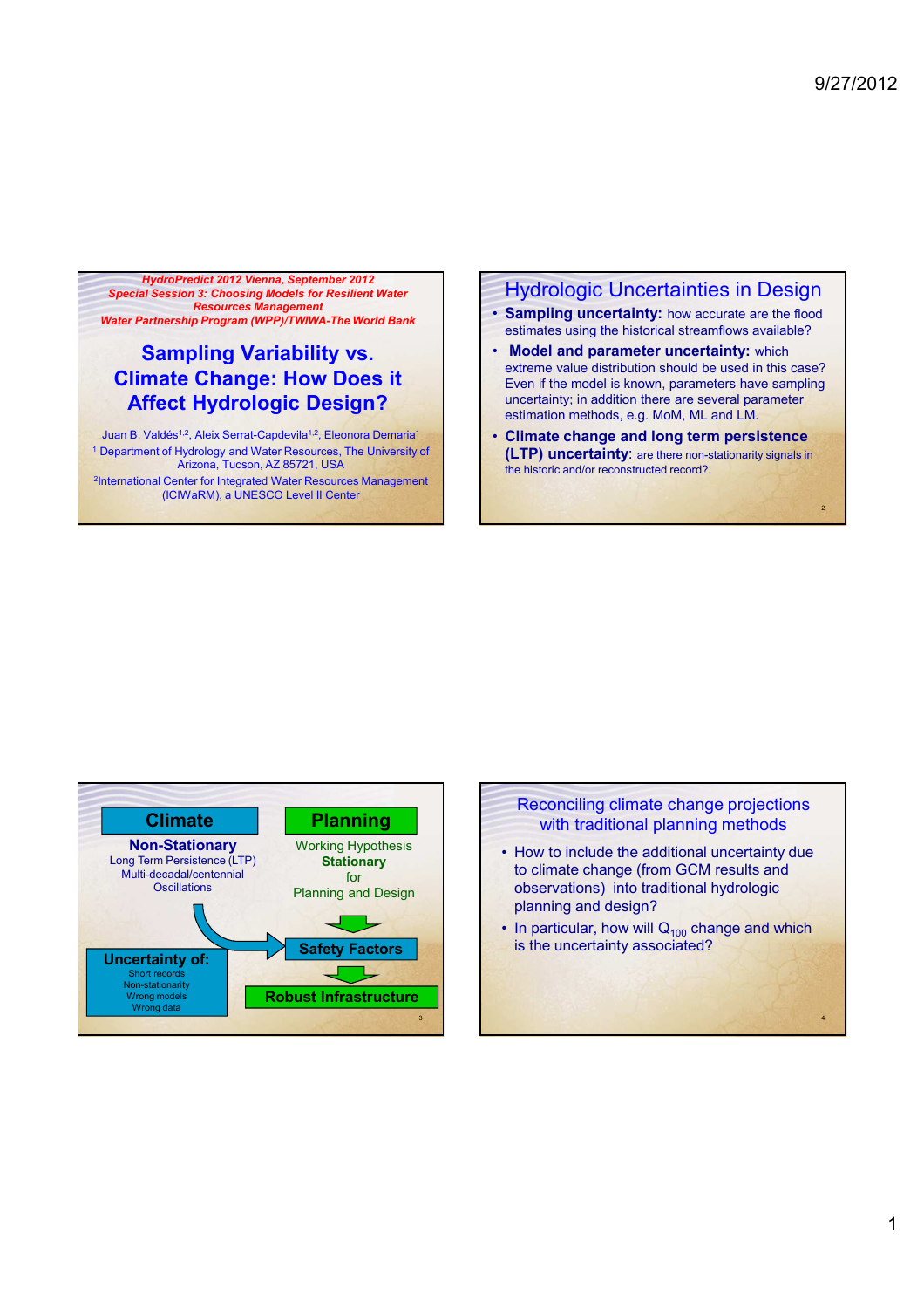





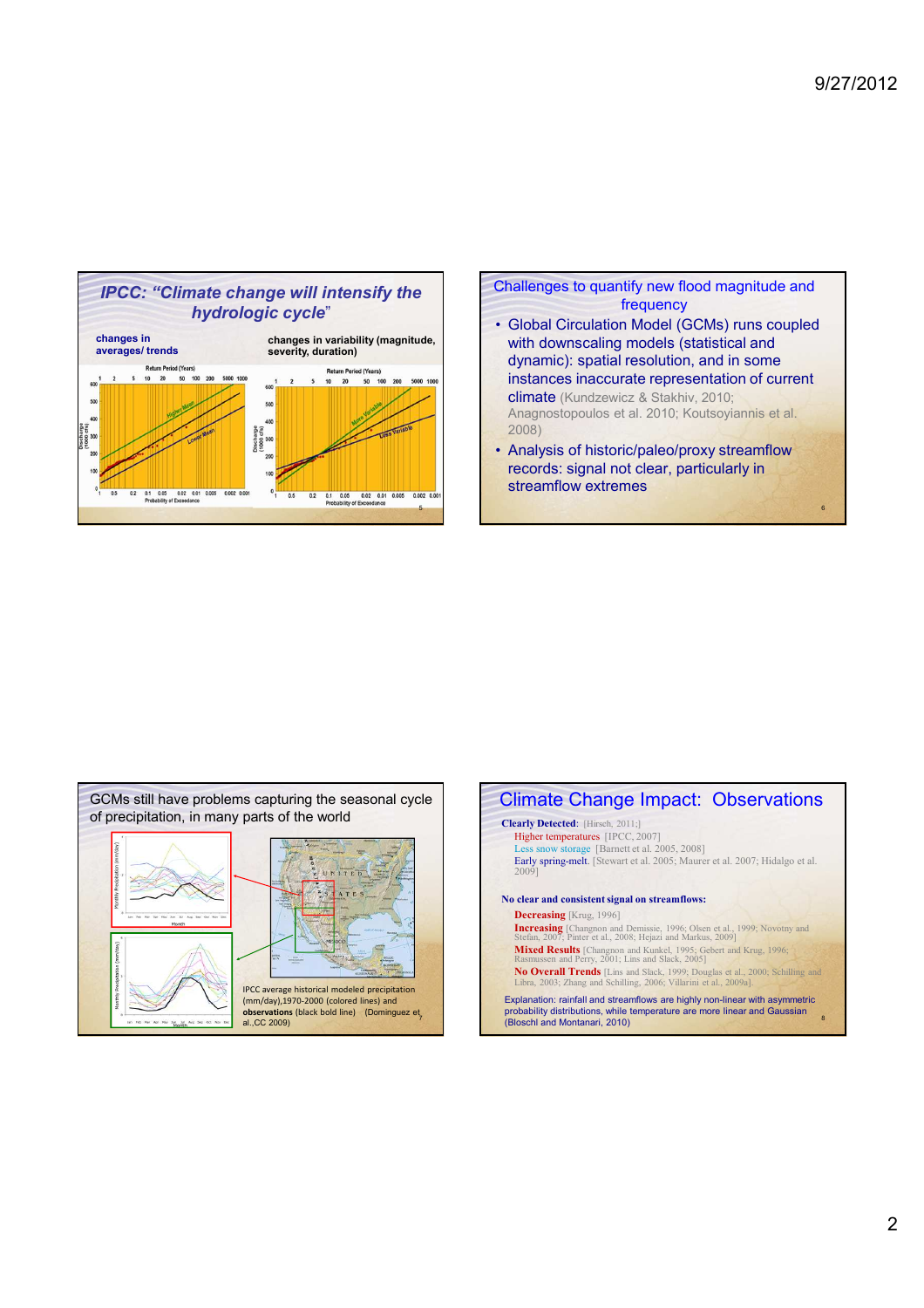## Suggested Approach

Considering sampling uncertainty provides us with a way to represent climate change in the near future (next 30 years) in planning and design since sampling variability masks the expected values of climate change-induced hydrologic variables

9

11



### Evaluation of Sampling and Climate Change Uncertainty

Three examples:

- 1. Annual Maximum Flows at Verde basin (Arizona, USA)
- 2. Annual Maximum Flows at Faleme sub-basin (Senegal River, Africa)
- 3. Intensity-Duration-Frequency Curves at Wet Creek sub-basin (Verde basin)

#### Input Data

- Verde: GCM results (HadCM3) were statistically and dynamically downscaled (using WRF RCM model) for the basin to estimate the precipitation and temperature used as inputs to a rainfall-runoff model (VIC)
- Senegal: Two GCMs (HadCM3 and MPI) results statistically downscaled to estimate the precipitation and temperature used as inputs to a rainfall-runoff model (PRMS)

12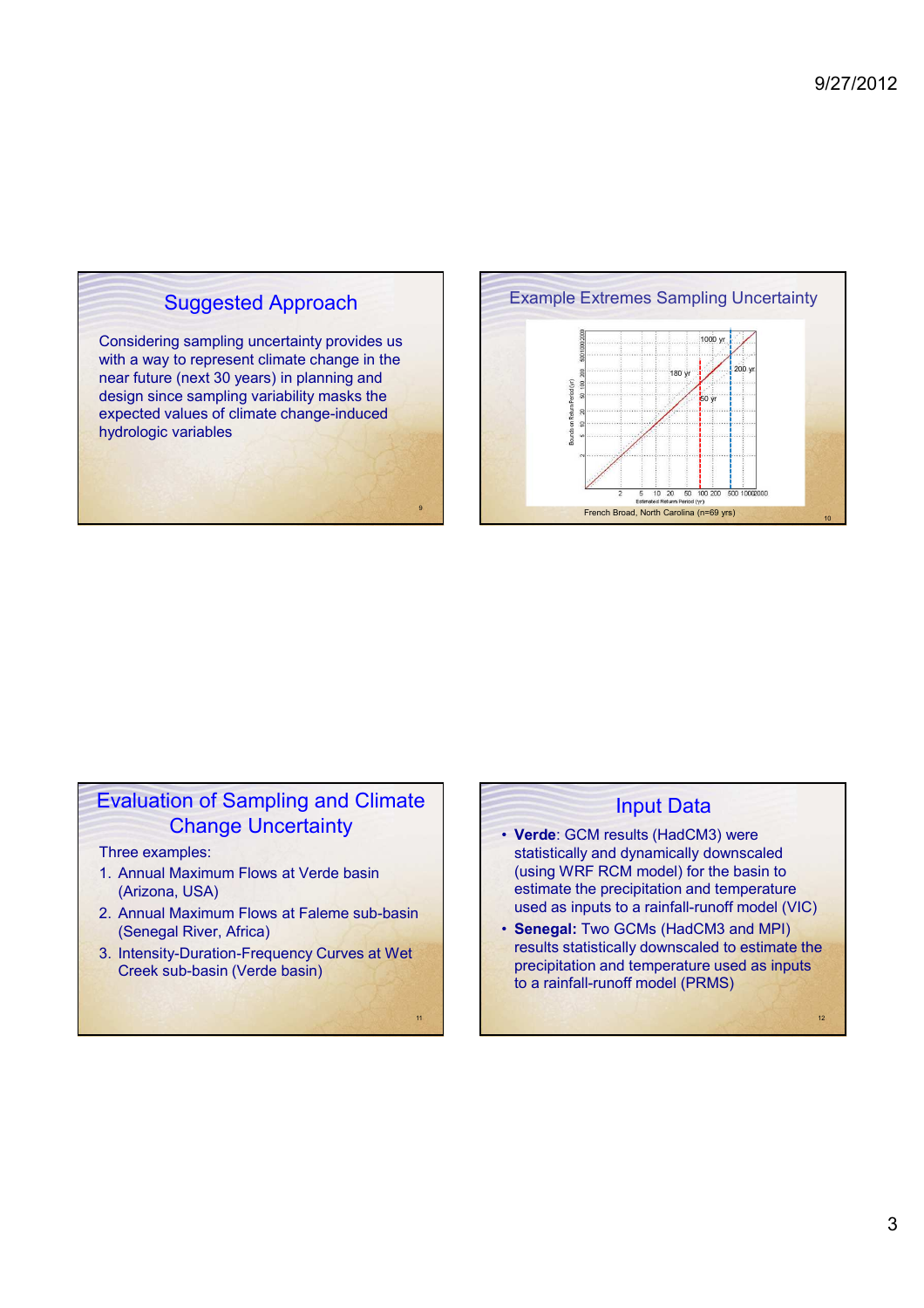# Approach

- Precipitation: a Bartlett-Lewis point process precipitation model was calibrated and used to estimate the IDF. A Monte Carlo analysis was used to estimate the uncertainty intervals for the 100-yr intensity
- Streamflows: standard Bulletin 17B approach was used to estimate the expected maxima and their corresponding uncertainty at 5% and 95% intervals

13





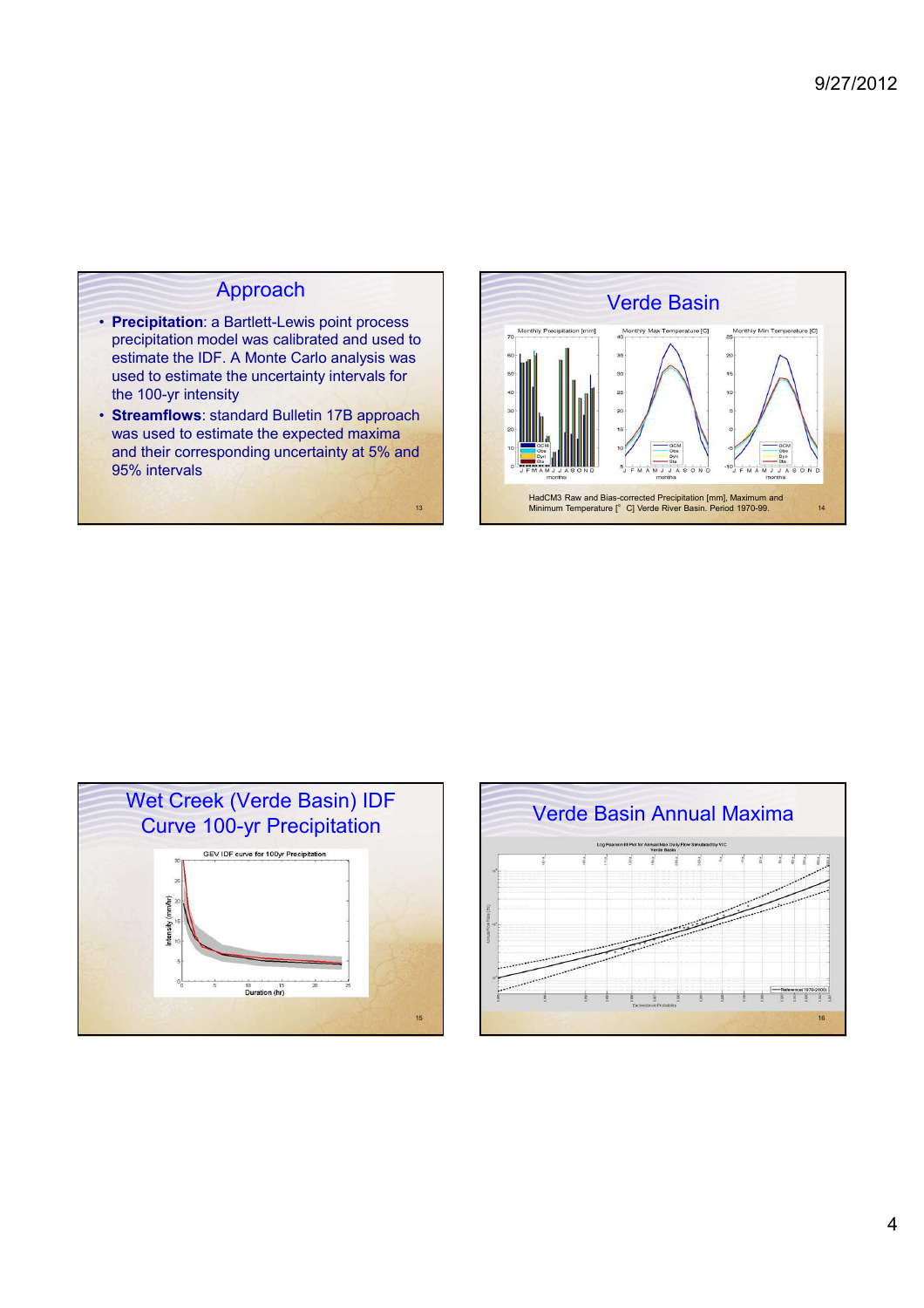







5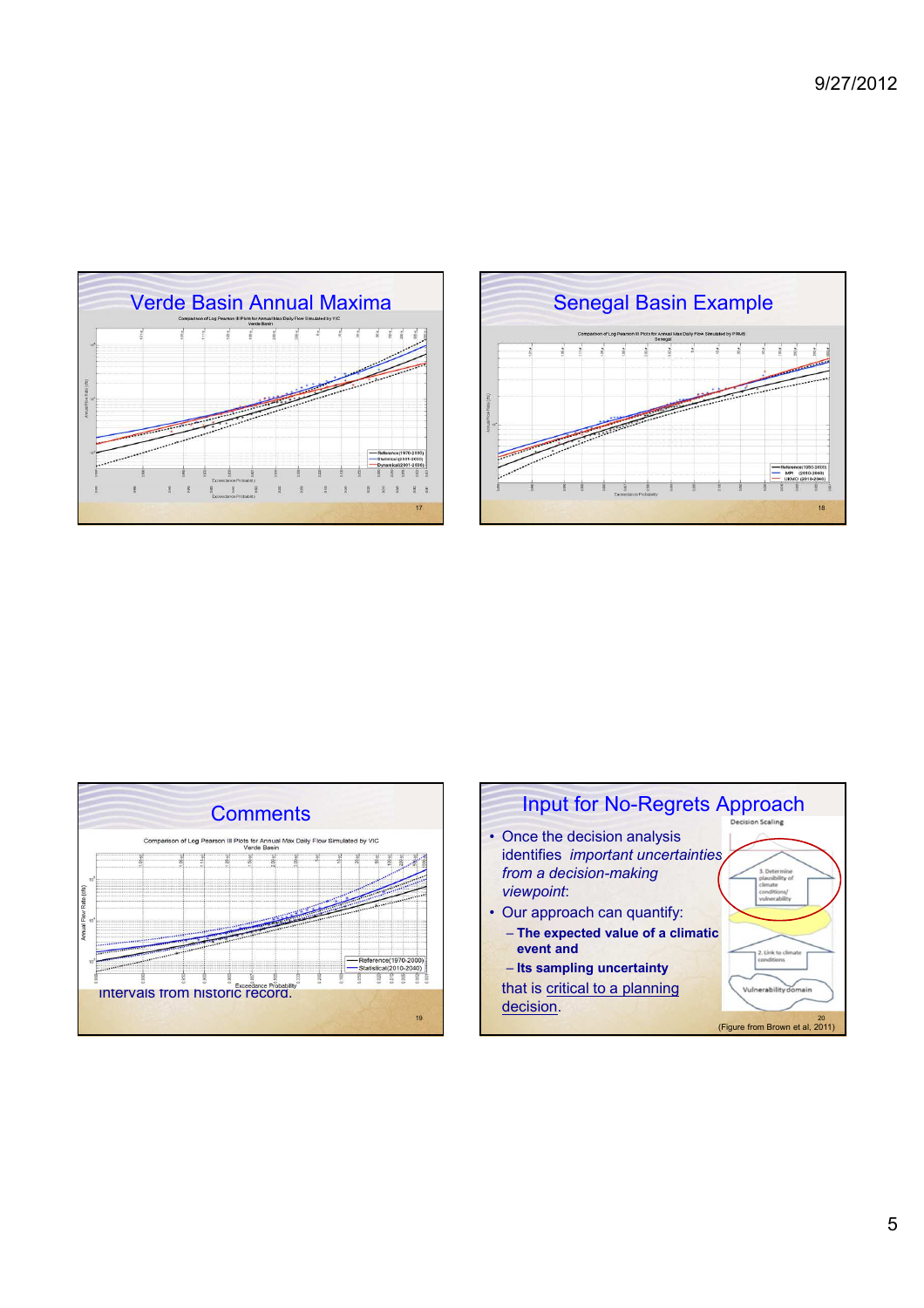## Final Comments: Benefits for Planning

Including the sampling uncertainty of streamflows extremes in the planning and design of projects provides a solution to the design until:

• The accuracy and resolution of GCMs improves

• Probabilities can be assigned to climate emission scenarios (A1B, A2, B1, etc)

21

23



### Acknowledgements

This research was partially supported by a grant from the Institute of Water Resources, US Army Corps of Engineers.

S. Wi, M. Merino and M. Durcik of the University of Arizona provided valuable input and insight to the project.

All contributions are gratefully acknowledged.

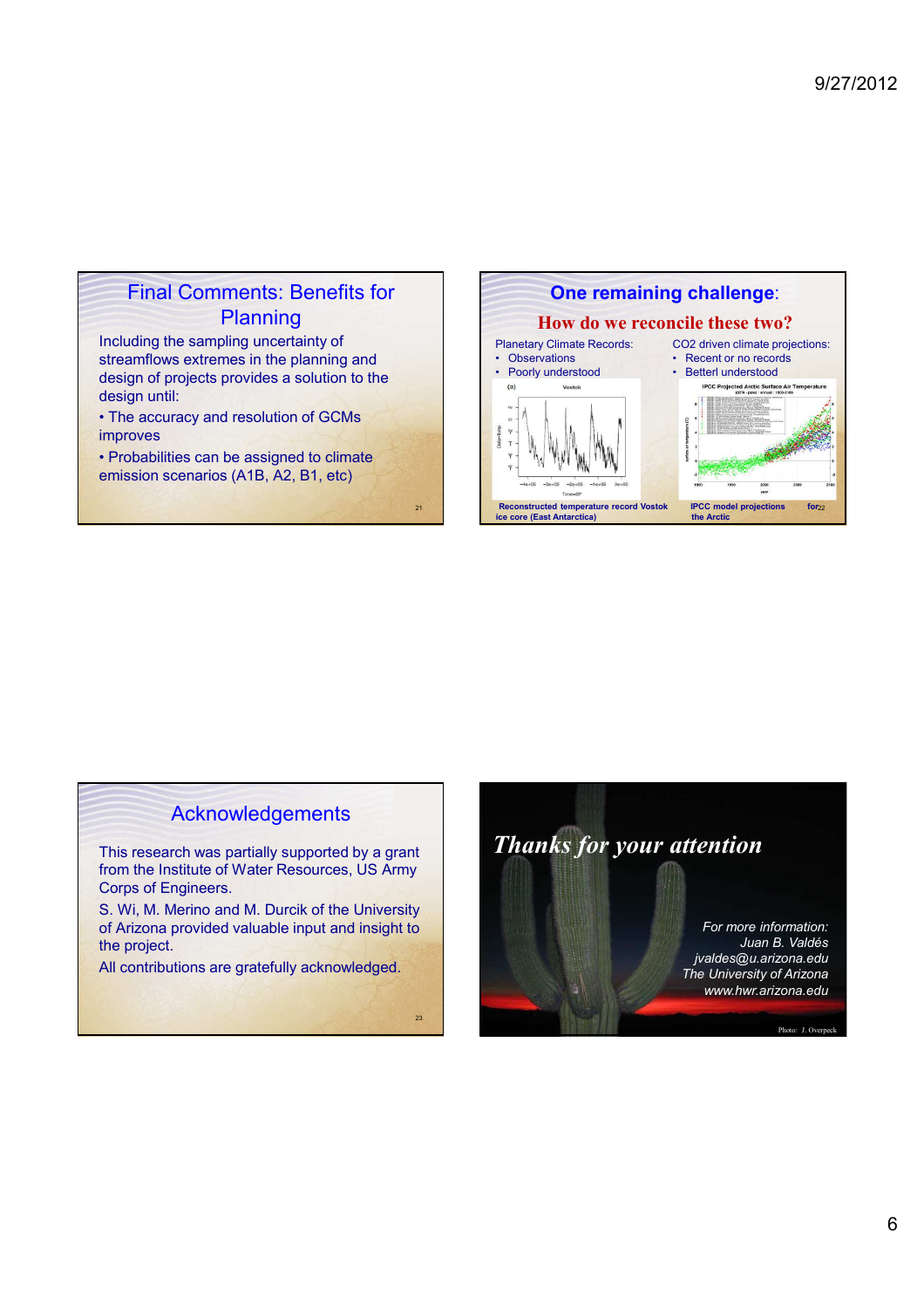